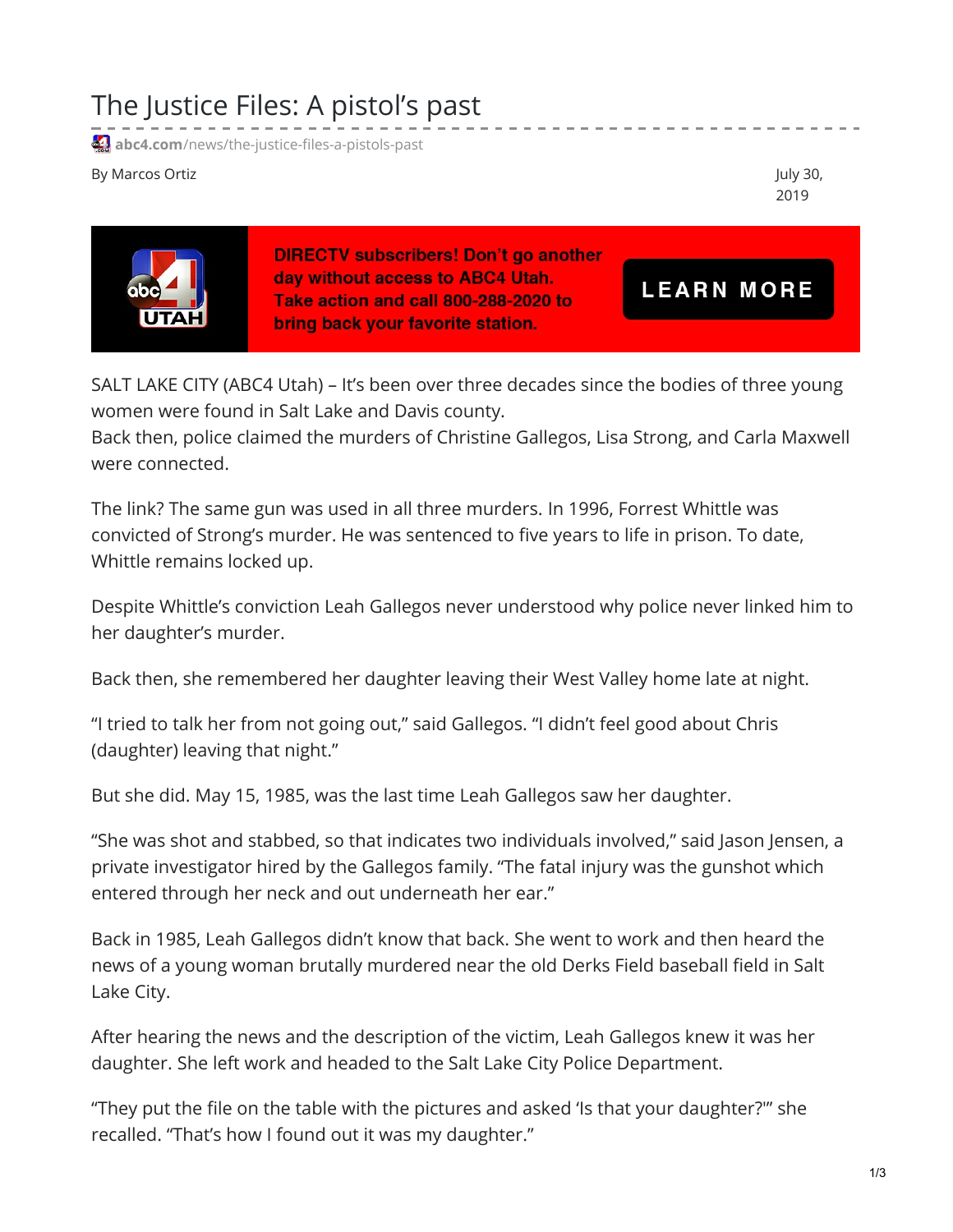One of the pictures was of Christine, her head bloodied by the bullet which entered through her skull.

"It was more than horrifying," she said holding back tears. "I didn't expect to see that."

Her 12-year-old son was home in West Valley when he heard a knock at the door.

"A news reporter showed up at our home in West Valley wanting to speak to my mom," said Steve Duran. "And I said 'no, she's not here. (I asked) Was that my sister they found? And he said, he backed up a little bit and he said 'I'll have to let your mom talk to you about that."'

The 12-year-old knew something had happened to his sister.

"At that point, I knew and life has never been the same," Duran said.

From that moment on, Leah Gallegos took it upon herself to investigate. She claimed police wouldn't help.

"She was my daughter," she said. "They had no knowledge. They felt that she was a party girl. She was 18."

Steve Duran said he rarely saw his mother.

"She was gone all night looking for leads in the case," he recalled. (She was)investigating the case on her own."

On April 27, 1986, there was another murder at a convenience store in Layton. The 20-yearold woman was shot multiple times and police determined robbery was the motive.

The store clerk was later identified as Carla Maxwell. But her investigation went nowhere. In May, things changed.

There was a shooting on a Salt Lake City street near 800 East and Bryan Street. A 25-year old woman was shot late at night.

Police said Lisa Strong was wearing headphones as she headed home. The gunfire woke up the neighborhood.

Tina Shroyer lived across the street from where Strong was gunned down.

"I heard the shot and I woke up," she told ABC4. "I ran out to go see what was going on to see if my kids were alright."

The shooter vanished into the night. But she got a glimpse of the man and thought she recognized him.